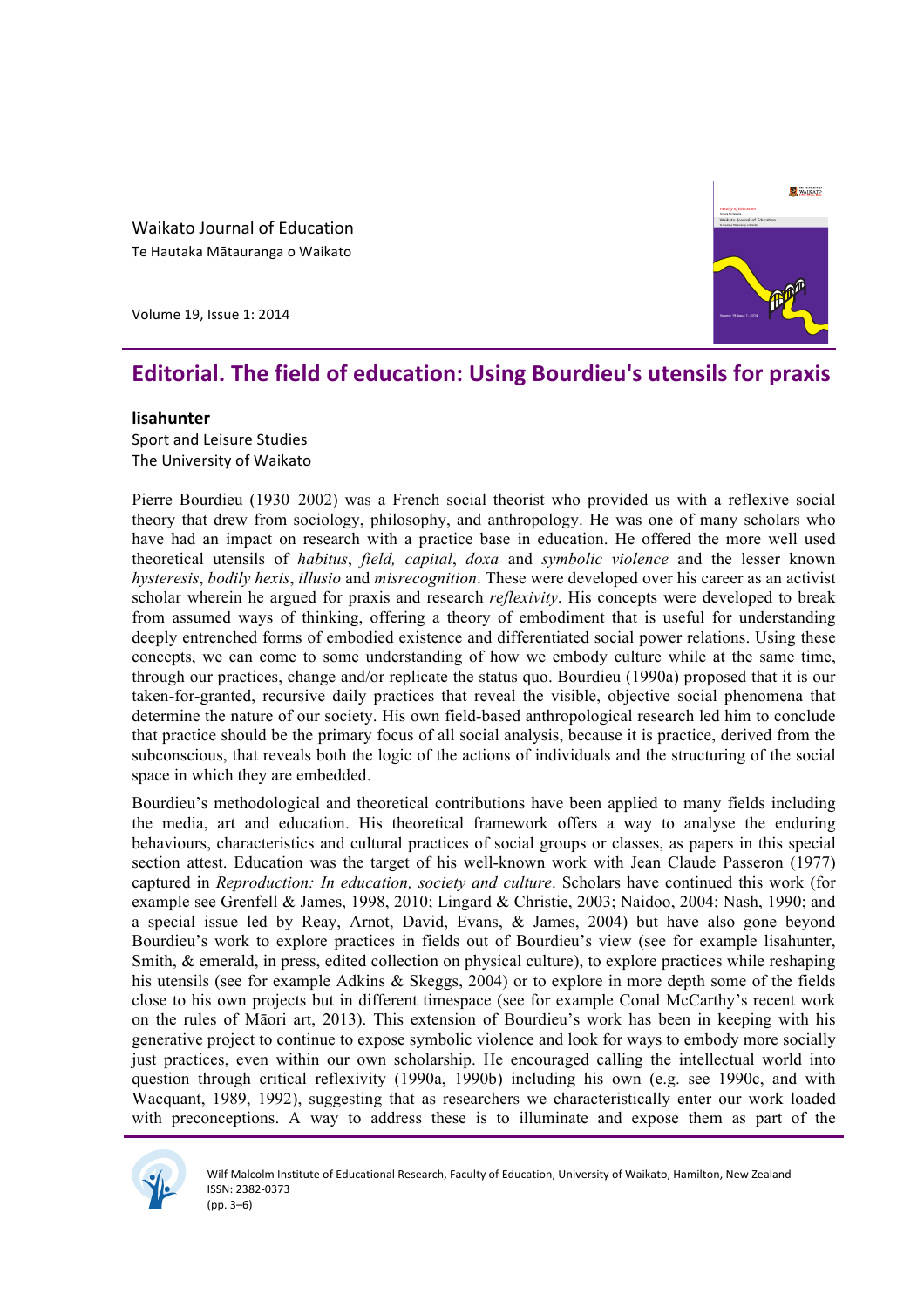#### *4 lisahunter*

scholarship process; critiquing the "scholastic point of view" (1990b) that affects how we see the world and perhaps imposes structures or logics, mistaking "the things of logic for the logic of things" (Bourdieu, 1990a, p. 61).

In an effort to take time and space to attend to our scholastic point of view and build collaboration and support for early career scholars in these individualistic neoliberal times, and with a focus on the education field, this issue of the *Waikato Journal of Education* is the culmination of work from two Bourdieu hui and a symposium held at The University of Waikato for Aotearoa/New Zealand and international scholars. The hui were created to enhance our language and understandings of the conceptual work of Bourdieu, share the methodological and theoretical dilemmas and breakthroughs in our work, and create a community of scholars who can take Bourdieu's work to new places. The symposium's invited speaker, Franz Schultheis, gave insight into his personal and professional relationship with Bourdieu and prompted an invitation to also submit to this issue. Submissions were also invited from those who have applied and extended Bourdieu in their research of practice within education. As a legacy of Bourdieu's work, the papers in this issue deal with praxis, putting his concepts to work, resulting in new ways of working for some, new ideas for others and insights into new contexts for others. As will be clear in some of the papers, this is ongoing rather than finished work!

The first paper pays attention to reflexivity in higher education. Wayne Smith wanted to better understand workplace shared experiences and craft action during a difficult time of change involving a merger within a university setting. He used the dialectical relationship of Bourdieu's field/habitus to expose the doxa and illusio that he and his colleagues embodied but then attempted to use to resist unwanted changes. He describes how he developed his theoretical lens using Bourdieu's theory of practice when a previous lens fell short for his purposes and then put the theory to work in order to influence practices in which he was intimately involved. He describes the interaction between his cohort and university management; each group's blind spots being exposed through the intellectual tools he used to examine and better understand the nature of their practice.

The second paper by Marion Sanders also pays attention to reflexivity in higher education: an honest account of her learning encounter in cultural appreciation as a tertiary educator. While many academics are striving to expose only a competent and informed scholarship, constantly raising the bar of what it means to engage with scholarship, Marion is humble in her recognition that there is always more to learn, as praxis, when working in education. Her intentionally conversational style reminds us to employ styles that are accessible, unlike her early encounter with Bourdieu's writing. Nonetheless, she also notes the importance of persevering with language in order to understand that which is outside our current safe spaces of English as a first language and conceptual spaces that may be familiar to us. Through her engagement with Bourdieu she is able to recognise the cultural arbitrary, reflect upon and change her own practice to ensure a more authentic alignment with her education values, and engage more fully with the Tongan students she encounters.

In Margaret Walshaw's paper titled "Confirmations and contradictions: Investigating the part that digital technologies play in students' everyday and school lives", we move to schooling practices as the object of investigation. Like other papers in this issue, change in practice is again a theme. Drawing on a large-scale study, technological innovation was seen to be a part of students' lives but lacking in schools. The paper interrogates how habitus/field operate to resist or embrace digital change and how gaps between different fields' take-up of the same practice may inform reworking education. The relationship between field/habitus in terms of change and technology is also taken up by Aminath Adam and Noeline Wright. In their paper "Maldivian teacher educators' cultural embodiment and the shaping of ICT habitus in their pedagogical practices", they identify how teacher educators negotiate ICT for the purposes of efficiency but not pedagogy. There are strong links to Bourdieu's field of power as they point to an available discourse of teacher-centrism rooted in (Maldivian) cultural capital. Both papers point to the dialectical and co-constitutive relationship between habitus and field,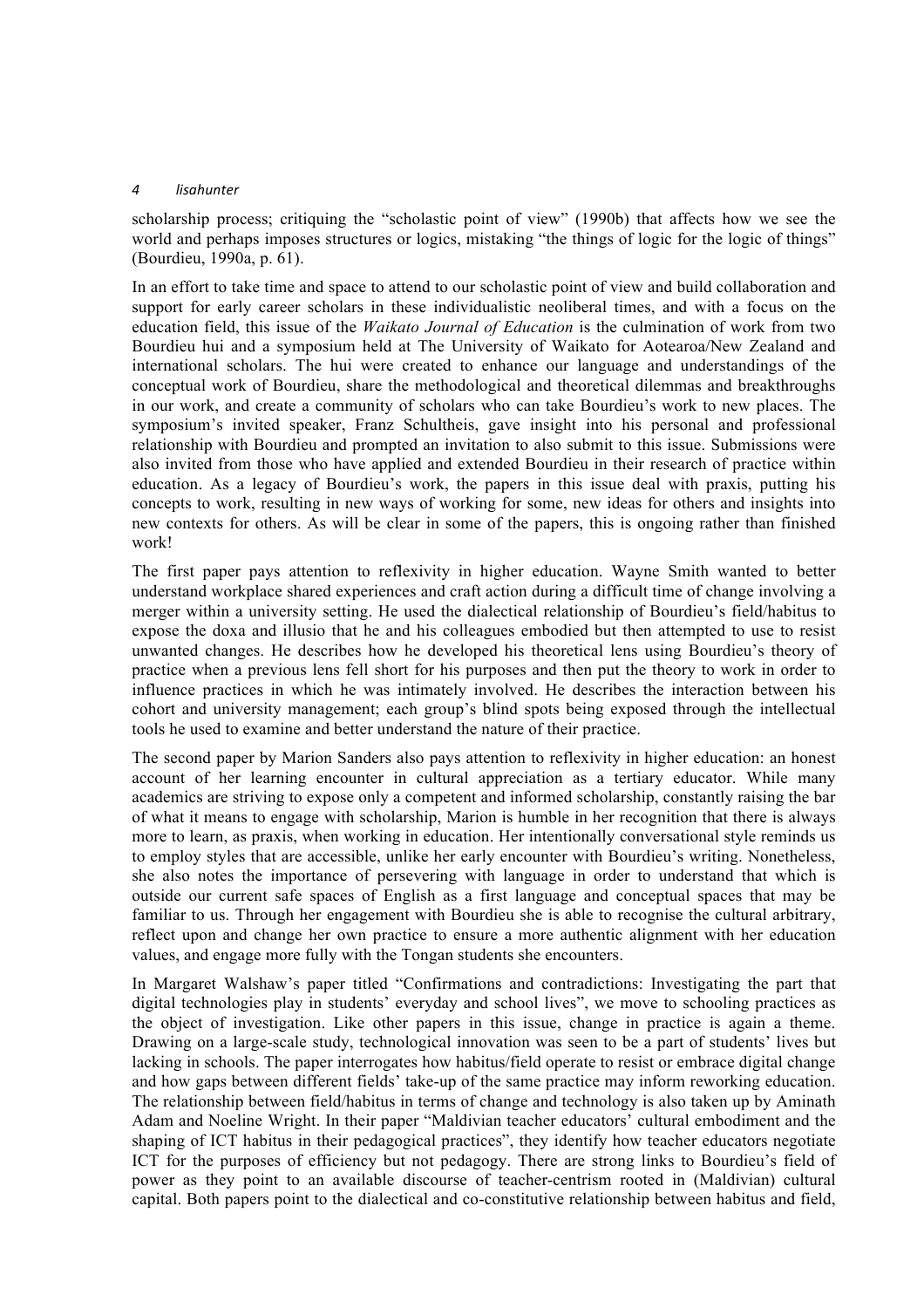one that still requires much attention if schooling specifically, and education more broadly, is to understand and lead change as opposed to reproduction.

Lars Bang goes beyond Bourdieu's notion of field by also incorporating Foucault's discursive field to investigate a Danish regional project and suggest ways to trace "practices, rationalities and entanglements" across different fields. He introduces the idea of the quasi-self-similar-fractal to understand field multiplicity with a mind to illuminate how scientific habitus in the educational field is related to the business of empire building, where certain aspects of schooling are marketed and sold. A similar theme of marketization sits behind Franz Schultheis' invited 'think piece' informed by his sociological roots and embodiment of Bourdieu's work. In "The precariousness of the young generation and the making of flexible and employable workforce: A Bourdieusian point of view revisited", Franz focuses on Bourdieu's notion of youth, intimately related to schooling and the education system that he dubs a social laboratory, in particular defined at the borders of another field, employment or the labour market. He recognises that inequality takes on a "paradoxical quality" for young people in today's context, one that education perhaps reproduces rather than challenges.

Clearly, there is still plenty of scope for the field of 'education' to engage with, beyond and against Bourdieu's utensils given the relatively narrow range of concepts and contexts addressed in this special issue and in education more broadly to date. However, continuing the practices of scholarly praxis to challenge oppression, social research and doxic onto-epistemologies, as have these authors and many others who have participated in the hui, and as Bourdieu invited, leaves much space to move from here.

## **Acknowledgement**

This special issue could not have been realised without the support of Noeline Wright as Chief Editor, helping to solve the many 'life' issues authors and I experienced along the way, Margaret Drummond in her finalisation of manuscripts, the deidentified reviewers for manuscript submissions, and finally elke emerald, who kept convincing me it was a good thing to do when I was inundated with other things that 'counted' in university metrics.

## **References**

Adkins, L, & Skeggs, B. (Eds.). (2004). *Feminism after Bourdieu*. Oxford, England: Blackwell.

- Bourdieu, P. (1990a). *The logic of practice*. Cambridge, England: Polity Press.
- Bourdieu, P. (1990b). The scholastic point of view. *Cultural anthropology, 5*(4), 380–391.
- Bourdieu, P. (1990c). *In other words: Essays towards a reflexive sociology*. Stanford, CA: Stanford University Press.
- Bourdieu, P., & Passeron, J. (1977). *Reproduction: In education, society and culture*. London, England: Sage.
- Bourdieu, P., & Wacquant, L. J. (1992). *An invitation to reflexive sociology.* Cambridge, England: Polity Press.
- Grenfell, M., & James, D. (1998). *Bourdieu and education: Acts of practical theory*. London, England: Falmer Press.
- Grenfell, M., & James, D. (2010). Change in the field—changing the field—Bourdieu and the methodological practice of educational research. *British Journal of Sociology of Education, 25*(4), 507–523.
- Lingard, B., & Christie, P. (2003). Leading theory: Bourdieu and the field of educational leadership; An introduction and overview to this special issue. *International Journal of Leadership in Education, 6*(4), 317–333.